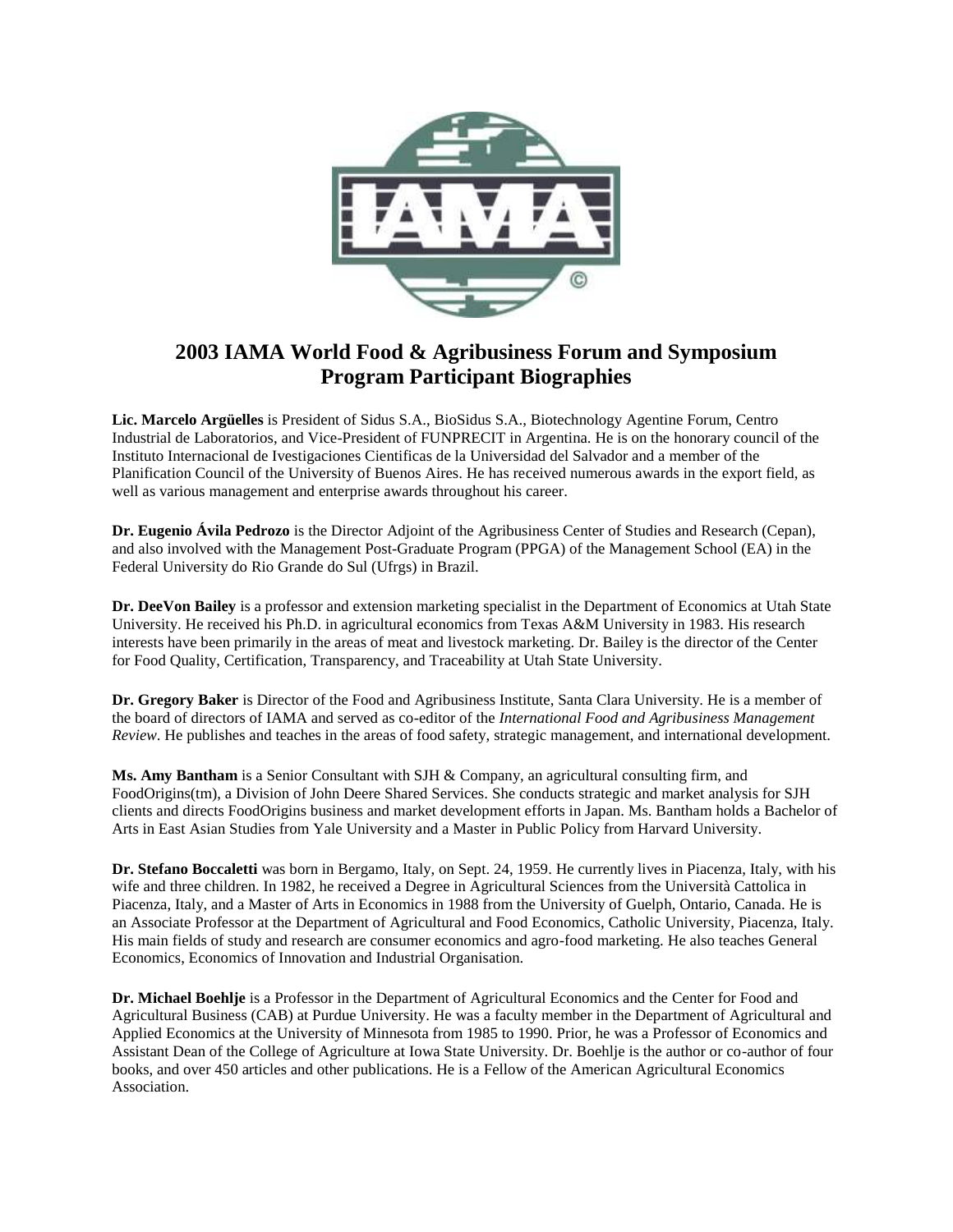**Dr. Michael Boland (Mike)** is an associate professor of agricultural economics at Kansas State University and associate director of the Arthur Capper Cooperative Center. He has teaching, research, and continuing education responsibilities in strategy and agribusiness marketing. The majority of his work involves food and agribusiness firms especially cooperatives.

**Mr. Miguel Angel Aires Borrás** is regular student in the Ph.D. Program in Production Engineering at Federal University of Sao Carlos, is researcher of the Studies and Research Quality Group (GEPEQ) at same University and Visiting Researcher in the Department of Industrial Organization and Commercialization at Polytechnic University of Cartagena, Spain.

**Lic. Pedro Bosch Guha** graduated from the Instituto Tecnologico Autonomo de Mexico. He began his career at the Secretaria de Hacienda y Credito Publico-Banco de Mexico. Then he was a member of the personal advisors group of the President of Mexico from 1976 to 1977. Later he was the advisor of the General Director of Petroleos Mexicanos. His other positions include: General Director of Planning at Banco Mexicano Somex, Associate Partner of the Bureau of Preinversion Estudios y Proyectos, General Director of Promotion and Development of Fisheries at the Ministry of Environment, Natural Resources and Fisheries, and Assistant Director of Finance at the National Fund for Development of Tourism. He is presently the Director of Government Relations of Grupo Pulsar Internacional, S.A. de C.V.

**Dr. Francesco Braga** is an Associate Professor and the Coordinator of the MBA in Agribusiness at the University of Guelph, Canada, and is a Professore Incaricato at the Agribusiness School of the Catholic University in Italy. Dr. Braga earned a Dottore Agronomo designation from the Catholic University in Milan, and a PhD from the University of Guelph. With more than 80 graduate students supervised at Guelph and at the Catholic University, most of his professional and academic activities stem from direct collaboration with industry, primarily in the risk management and marketing areas. Dr. Braga is a board member of IAMA and is personally committed to the success of the Association.

**Dr. Harry Bremmers** is associate professor Management Studies at Wageningen University (Management Studies Group), The Netherlands, since 1-st March 1993. He studied business economics at Tilburg University (1971-1977) and Dutch Law at Erasmus University, Rotterdam (1989-1993). He graduated in 1995 in Rottyerdam on disclosure of environmental impacts of companies in financial reports at Erasmus University in 1995. He focuses his research on management accounting and financial accounting problems, especially on environmental accounting and management of food industry and agribusiness companies.

**Dr. Rafael Carbonell De Masy** teaches Rural Development, Economic Development and Food Business Projects at the Pontifical Gregorian University, Rome (Italy), specializing in Socio-Economic Development in the Faculty of Social Sciences. He also deals with ethical problems in Economics. He has taught in the Superior School of Agribusiness Management within the University of Cordoba, Spain. In Latin American, he teaches special courses and guides research in Brazil, Paraguay and Argentina. He obtained four masters degrees and his PhD is in the area of Business Law. Dr. Carbonell De Masy has worked with various international organizations and he is Member of IAMA, from the year in which was founded. He is author of 11 books, including *La cooperacion agraria en el comercio de productos alimentarios*, which received a national award.

**Dr. Xiangyang Chang,** associated professor of College of Economic & Trade, Nanjing Agricultural University (NAU), People's Republic of China. She got her Ph.D. from NAU in 1999, and got the award of "National Excellent Doctoral Theses" in 2001. Her research fields are technology transfer and supply chain management.

**Mr. Gregory Clark** is the Technical Director for FXA Group and is a key member of the FoodTrace design and development team. A graduate of UCLA Berkeley, Mr. Clark, before joining FXA was the President of Creative Computer Solutions Inc. (CCS) Pleasanton, California. For over 20 years he build CCS to be successful company providing software solution and services to public authorities, municipal government and large utilities in the U.S., Canada, Barbados, Alaska and Hawaii. He has directed software design and development for over 30 years including ISO9001 certification of software. He has been an adviser to AEA for ISO9000 certification as well as various colleges and universities.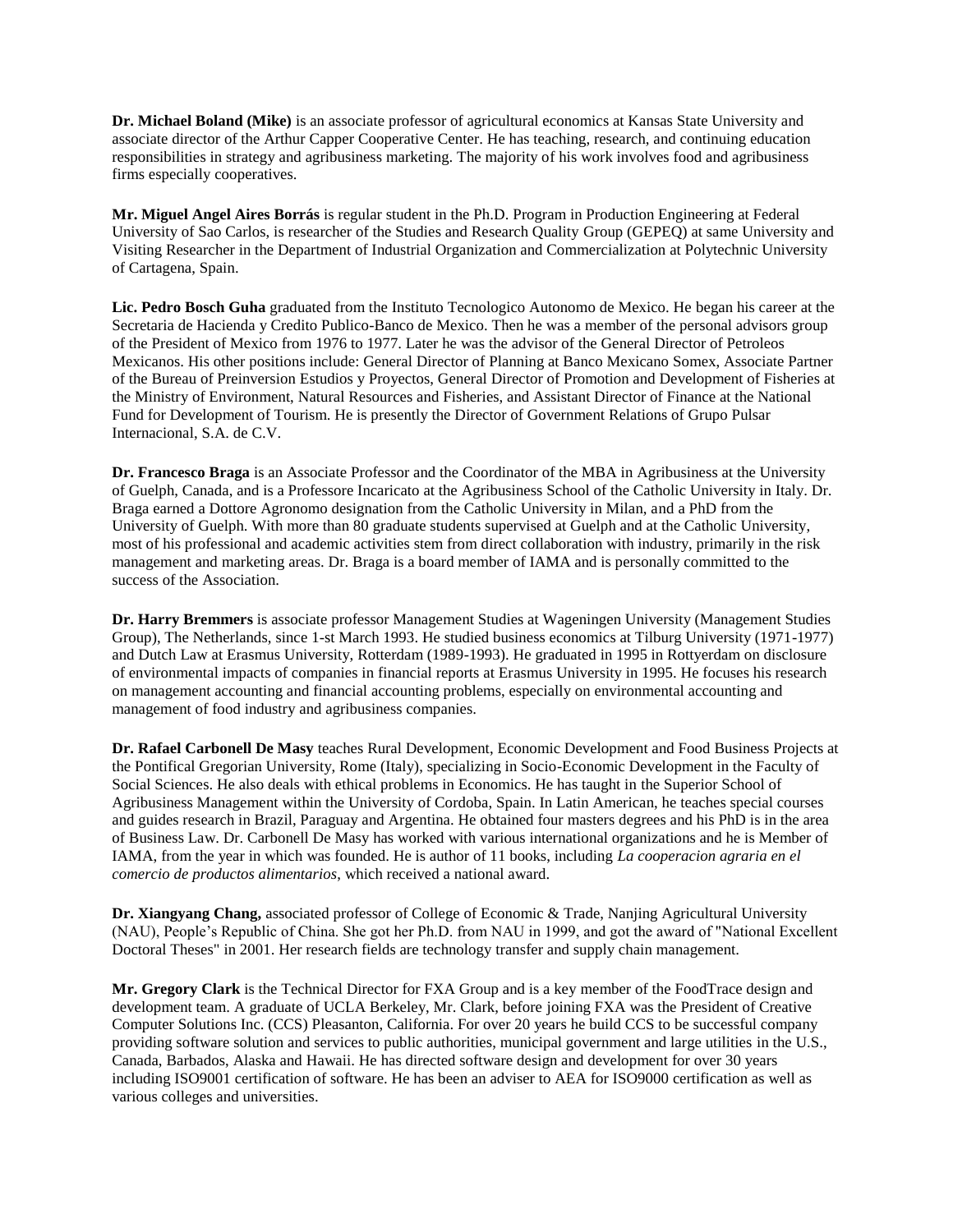**Mr. Danny Pimentel Claro** has been an assistant research and doctoral candidate in the Department of Business Administration at Wageningen University since 1999. He was managing partner of A.G.E. Consultants and visiting professor at Federal University of Lavras (UFLA), both in Brazil. His research specialization is concentrated on relationship management, marketing channels, organizational and social networks, and supply chain management.

**Mr. Marco Antonio Conejero** is an undergraduate student in Economics at the University of São Paulo and PENSA's trainee since 2001, working with Strategic Management Projects in Agro-industrial Companies. Currently, he develops scientific research financed by the PIBIC/CNPq, analyzing the institutional aspects to the formation of the Carbon Market in Brazil proceeding from the Clean Development Mechanism (CDM) of the Kyoto Protocol.

**Dr. Dennis M. Conley** is a Professor in the Department of Agricultural Economics at the University of Nebraska. He received his B.S., M.S. and Ph.D. degrees in economics from Iowa State University. He has done international work in Thailand, Brazil and Eastern Europe, and worked as an economist in the private sector prior to arriving at Nebraska. Dr. Conley teaches undergraduate and graduate level courses, and has been recognized as an outstanding teacher. He has been published in academic journals, and has supervised MBA, Master's and Ph.D. students. He has been an IAMA member since it's founding, and is currently a board member.

**Dr. Michael L. Cook** is the Robert D. Partridge Endowed Professor in Agribusiness in the Department of Agricultural Economics at the University of Missouri-Columbia. Dr. Cook has over eleven years of industry experience gained from working under three different firms, with responsibilities ranging from marketing analyst to Chief Executive Officer and President. Currently, at MU, Dr. Cook is a member of many organizations that pertain to agribusiness, research, and leadership, and also is Chairman of the International Advisory Board of KLICT.

**Mr. Mark Darroch** is Programme Director: Agricultural Economics, Management and Agribusiness at the University of Natal, Pietermaritzburg, South Africa. A committed "Lifelong Learner", he lectures on Food and Agribusiness Strategy, Price Analysis and Applied Econometrics. He has published over 65 peer-reviewed articles, and conducted policy-related contract research for producer organizations, commercial banks, USAID, and the World Bank.

**Mr. Altair Dias de Moura** graduated in Agronomy and M.Sc in Agricultural Economics. She has experience as a lecture in Farm Management at the Federal University of Viçosa (Brazil) for six years. In the last four years, she has been developing a Ph.D. study at Lincoln University - NZ, with a focus on the coordination of New Zealand fresh meat chains.

**Dr. Francis Declerck** is Associate Professor, Department of Finance, ESSEC Business School, Paris - Cergy Pontoise, France. He is also the managing director of the International Agri-Food Management Institute at ESSEC (ESSEC-IMIA). He holds a Ph.D. in Agricultural Economics from the University of Illinois at Urbana-Champaign, USA. His main expertise is in finance applied to food and agribusiness: strategy-performance relationships, mergers & acquisitions; commodity futures markets.

**Dr. Enefiok Ekanem** is a Research Associate Professor at Tennessee State University. He teaches in the Department of Agricultural Sciences and currently serves as the Economics and Policy Research Team coordinator in the Cooperative Agricultural Research Program. Dr. Ekanem is on the editorial board of the *Review of Agricultural Economics*.

**Ms. Rodica Evtuhovici**, Program Coordinator of the Arizona Agricultural Mediation Program, is a graduate student at Morrison School of Agribusiness Resource Management and Marketing at Arizona State University. Rodica is originally from Moldova where she completed the undergraduate degree in International Economic Relations. She has worked extensively with international organizations such as: Soros Foundation, USAID, ACDI/VOCA and CNFA.

**Dr. Elizabeth M.M.Q. Farina** is the Head of the Department of Economics of the University of Sao Paulo and Vice-Coordinator of The Food and Agribusiness Program (PENSA) at the same university. She holds PhD in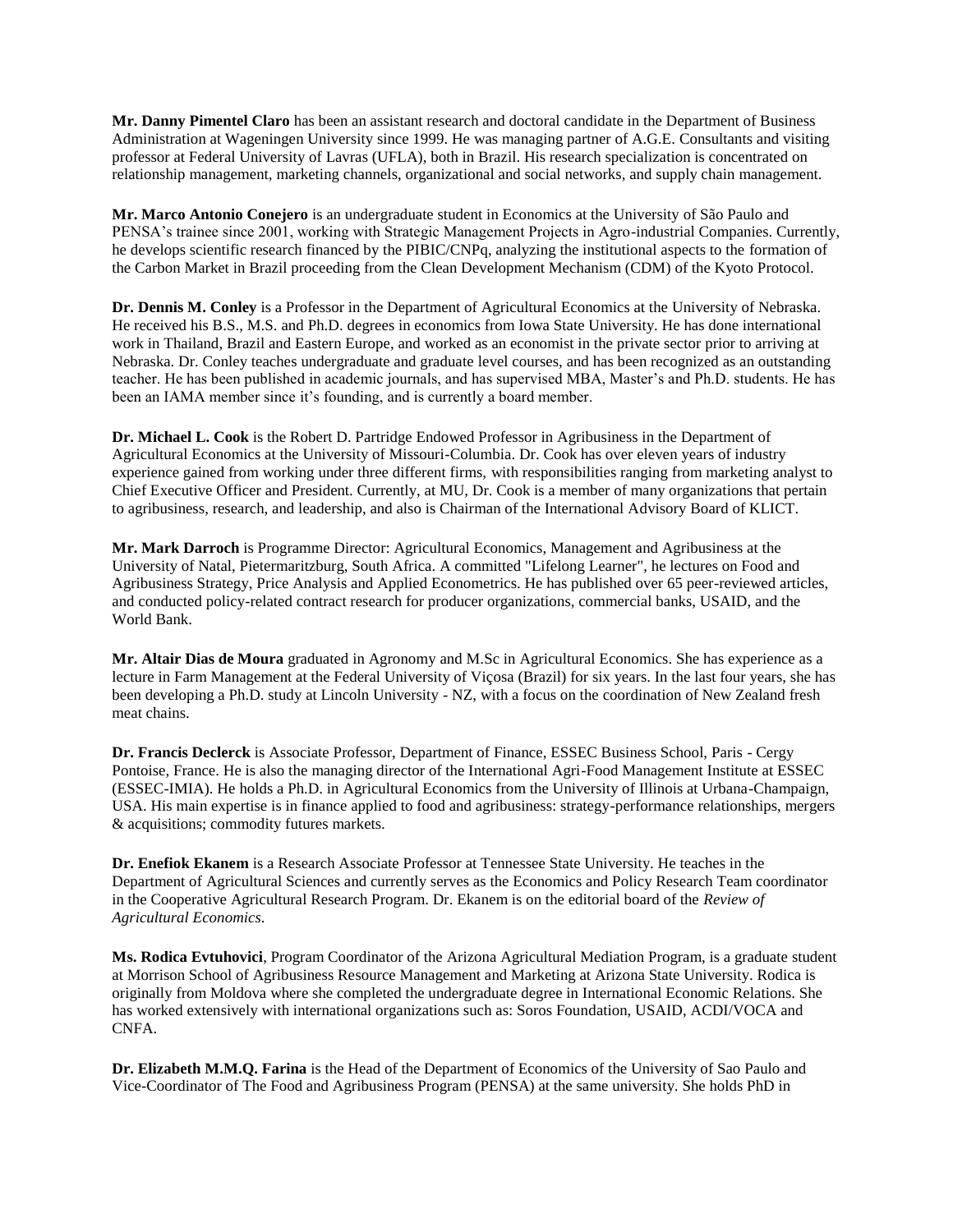Economics from the University of Sao Paulo since 1983 and currently teaches Microeconomics and Industrial Organization.

**Ms. Tatiana M. Q. Farina** is an undergraduate student of Economics at the University of São Paulo. She now is working on her research project of empirical analysis of Brazilian agribusiness exports for which she receives a scholarship. She also participates of an internship program of the University.

**Mr. David D. Farley**, is only the fifth chief executive officer in Calcot's 75-year history, Farley is former CEO of Colly Farms in Australia. He began his cotton career with Colly in 1983 becoming managing director (the Australian equivalent of president) in 1988. His educational experience includes short courses in agribusiness at the Harvard Agribusiness School and the Australian Institute of Management. Calcot, Ltd., is a cotton marketing cooperative based in Bakersfield, California, that annually sells between 1.1 and 1.4 million bales.

**President Vicente Fox** received his education from Universidad Iberoamericana and Harvard University. His career background includes Coca-Cola 1964-79, having various positions ranging from route supervisor to regional president for Mexico and Latin America. He also serves as director of family-owned Grupo Fox, with businesses in agro-industry and shoe manufacturing. His political offices include being a federal congressman from León, Guanajuato 1988-91, governor of Guanajuato 1995-99, and since 2000, the President of Mexico.

**Dr. Peter Goldsmith** is a Assistant Professor of Agribusiness in the Department of Agricultural and Consumer Economics, University of Illinois. He holds visiting professorships at Belgrano and Catolica Universities in Buenos Aires. His research interest is structural change in the global agrifood supply chain and its affect on agribusinesses and farmers.

**Dr. Hamish R. Gow** is an Assistant Professor in International Agribusiness Management in the Department of Agricultural and Consumer Economics, College of Agricultural, Consumer and Environmental Sciences, and Assistant Professor of International Business Strategy and Marketing in the Department of Business Administration, College of Commerce and Business Administration, at the University of Illinois Urbana-Champaign. He holds a B.Com. (Ag) from Lincoln University and M.S. and Ph.D. degrees in Agricultural Economics from Cornell University. He has worked and consulted various countries over the past 15 years.

**Dr. Allan Gray** joined the faculty at Purdue University in August 1998. Allan is responsible for teaching an Applied Simulation in the Agriculture Industry course and the Quantitative Analysis course in Purdue's Executive MBA program. He also teaches in various programs sponsored by the Center for Food and Agricultural Business. Allan's research program focuses on improving strategic planning for agribusiness firms in a risky economic environment and implications of alternative farm policies.

**Mr. Gustavo Grobocopatel** is an Agronomist Ingenier (Buenos Aires University). From 1984 until 1989 he was a professor in Soil Conservation ( Buenos Aires University and Belgrano University). He is the Los Grobo Agropecuaria S.A., C.E.O. The company sow 70.000 has of agriculture and is an important agribusiness operator. He is also the President of Bioceres S.A., ASAGIR (Sunflower Argentine Association), and Buenos Aires University Faculty Agronomy Foundation President.

**Dr. James M. Hagen** is assistant professor in the Department of Applied Economics and Management at Cornell University. His research focuses on inter-organizational trust and foreign market entry, and his articles appear in Academy of Management Review, American Journal of Agricultural Economics, and the Journal of International Marketing. His case study on Ben and Jerrys' entry into Japan is being used in MBA and agribusiness programs around the world.

**Dr. Mark H. Hansen**, Ph.D is on the faculty at the Marriott School of Management at Brigham Young University. He teaches strategy and agribusiness. His research interests include trust, leadership, and food industry structure. Mark has done market research and consulting with a variety of companies, including agricultural concerns.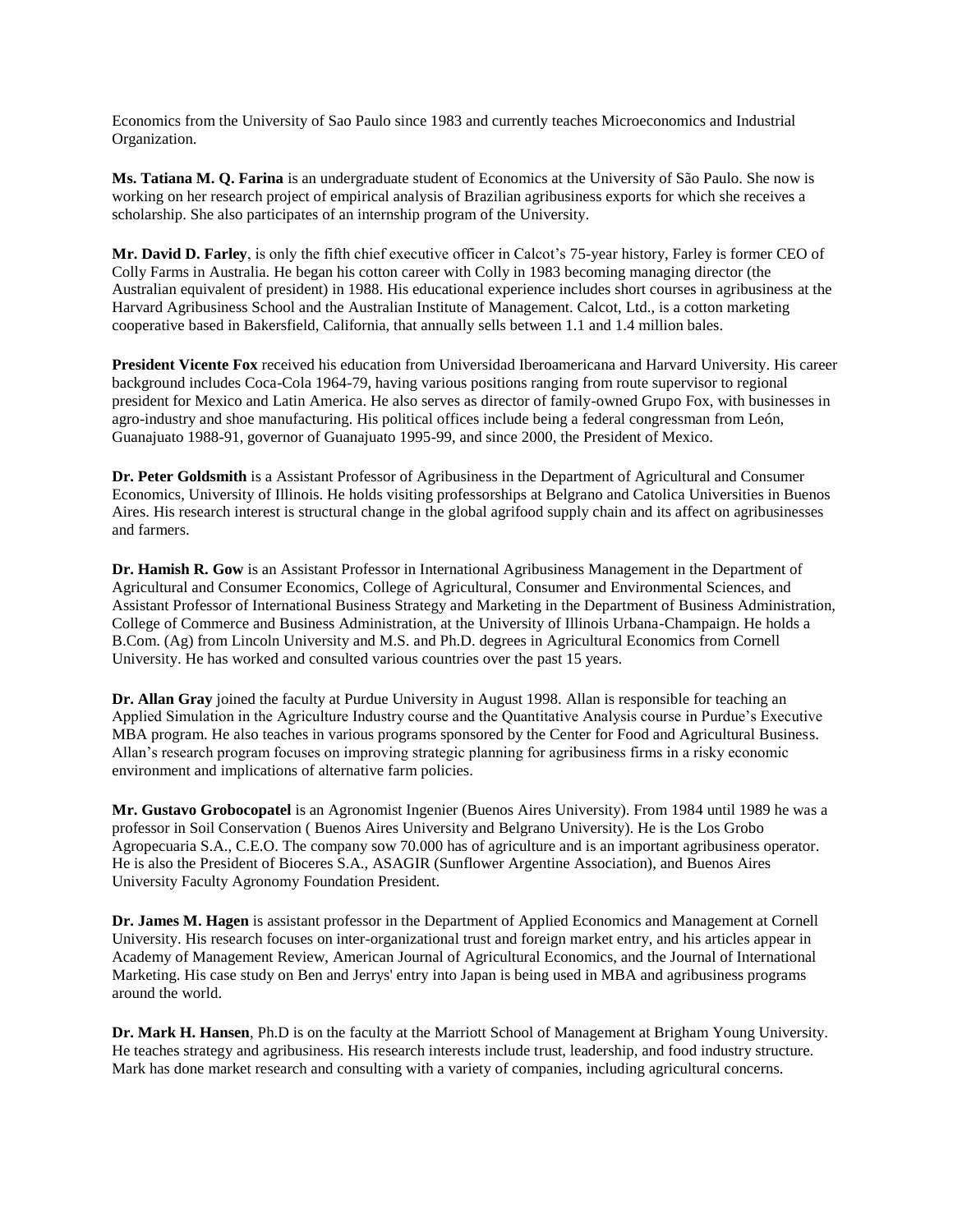**Mr. Peter Hansford** is the Director of Agribusiness with the Department of Primary Industries in the State of Victoria (Melbourne), Australia. Peter has nearly 20 years experience in the International Food Trade. From 1986 to 1995, he worked with the Australian Trade Commission (Austrade) in Malaysia, Hong Kong, Japan and the United States in a number of roles including Export Marketing Advisor, Business Development Manager and Trade Commissioner. Peter has worked in his current role at the Department of Primary Industries since 1995. His professional interests are: Explaining Australia better to the international community through the development of sustainable and ethical food value chains, Empowering regional and rural communities in relation to the challenges of the global agri-food industry, and Promoting fair and free trade in safe, quality, fresh agricultural products throughout the Asia Pacific region.

**Dr. R. Wes Harrison** is an Associate Professor of Food and Agribusiness Marketing at Louisiana State University. He received his Ph.D. in Agricultural Economics from the University of Kentucky in 1994. Dr. Harrison= s research interests include food product development, food labeling, and food safety issues.

**Dr. Guy Henry**, a Dutch national, has a Masters of Agribusiness Management from University of Florida, and a PhD in Agricultural Economics from Texas A&M University. He worked at CIAT, in Colombia, on global cassava research, before joining the French CIRAD, where he is out-posted to Campinas-SP, Brazil, on a regional project, working on issues regarding quality management systems in agri-chains, between EU and Mercosur.

**Mr. Lloyd Hetherington** is Executive Vice President of Environics International Ltd. At Environics International, he has focused on growing the firm's custom research practice, particularly in the fields of Corporate Social Responsibility, Corporate Reputation and Food Issues management. He is a leading business strategist with extensive background in consumer insight research, segmentation analysis and business forecasting. He regularly briefs clients in North America, Europe and Asia on corporate strategy and public policy development. Mr. Hetherington's career has spanned the beverage manufacturing, food retailing and petroleum industries for more than 20 years in increasingly senior roles. Prior to joining Environics, he created and led the Strategic Marketing Research function at the Molson Centre for Innovation. Additionally, he holds an MBA in Marketing and Finance.

**Mr. Brad Hinton** has a BS in Econ and MA from Sydney University, a Graduate Diploma of Information Science from University of Technology, Sydney and a Graduate Diploma in Agricultural Economics from the University of New England. He has 20 years experience in information management with Macquarie Bank, Bankers Trust, SBC and Rabobank.

**Ms. Maria Ines Jatib** has extensive experience in quality management in food and agribusiness instruction and program management in national and international enviroments, and in both private and public sector. She is a Professor of Food & Agribusiness Quality Management in Commerce Chair at the Buenos Aires University and several other National Universities in Argentina. Also she is a professor of the F&A Master and Executive Management. Ms. Jatib was a team leader at the Inter-American Institute of Cooperation for Agriculture and responsible for diffusion and communication of food safety in the Western Hemisphere.

**Mr. Hans Jöhr** is the Corporate Head of Agriculture at Nestlé in Vevey, Switzerland. Mr Jöhr joined Nestlé in April 2000. Prior to moving to Nestlé, Mr Jöhr served as CEO of AFC Consulting in Brazil engaged in agribusiness & forestry consulting and management. He is a chairman of SIPPO (Swiss Import Promotion Programme), Elect-President of IAMA, a member of the Intl. Policy Council on Agriculture Food and Trade, and of the Council of the Swiss State Secretariat of Economic Affairs. Mr Jöhr is also the past president of the Swiss-Brazilian Chamber of Commerce in Sâo Paulo, Brazil. Mr Jöhr has a formal education in agricultural economics, completed with a doctorate degree in economic science and management programmes at INSEAD (l'Institut Européen d'Administration des Affaires, Fontainebleau, France) and IMD (International Institute for Management Development, Lausanne, Switzerland). Active in all facets of agribusiness, and having grown up on a family farm, Mr Jöhr has extensive experience based on several long-term international assignments and additionally has consulted in over 40 countries. He is the author of more than 30 publications in Brazilian and international newspapers.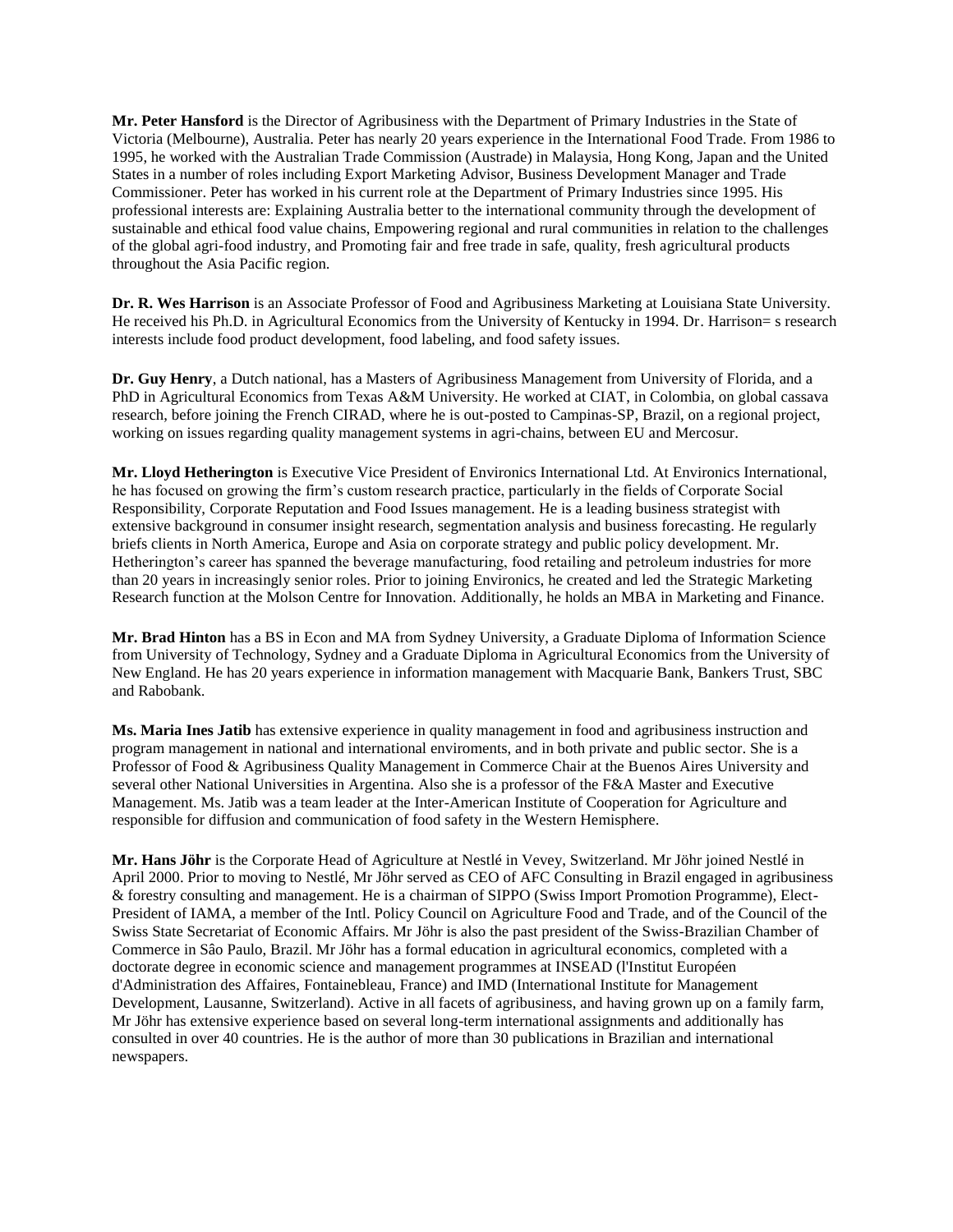**Mr. Remy Jurenas** is a specialist in agricultural policy at Congressional Research Service, Library of Congress, Washington, DC. Since 1980, he has analyzed legislative proposals, and monitored policy issues and Federal developments with respect to farm credit, agricultural export, and commodity programs. Current assignments include monitoring the agricultural portion of the FTAA and U.S. free trade agreement negotiations to gauge their potential impact on the U.S. agricultural sector, and U.S. sugar policy. Mr. Jurenas received a M.A. in international relations from the Johns Hopkins' School of Advanced International Studies, Washington, DC.

**Dr. Harbhajan S. Kehal** is a Senior Lecturer in Economics at the University of Western Sydney, Blacktown Campus. He received his P.h.d. in Economics from the Univeristy of Western Australia, a Masters in Economics from Punjab University, and a Bachelor of Arts-English & Economics from Punjab University. He has teaching expertise in the areas of: Micro and Macro Economics, Managerial Economics, International Economics, Insurance and Risk Management, Property and the Economy, Infrastructure Development, Australia-Japan-China-India-South Asia Economic Relationship, and Economics of Indian Ocean Region Countries.

**Mr. Ulrich Kihm's** career has been built from his wide diversity of professional skills and his profound knowledge of infectious diseases and zoonoses, combined with his more than fifteen years of experience in the field of animal health at the international level. For the past 10 years he has been the Chief Veterinary Officer of Switzerland, working to control BSE among other important diseases. He also teaches Veterinary Public Health at the Veterinary Faculty of the University of Bern, Switzerland. Today he is the CEO of the private company SAFOSO Switzerland, Safe Food Solutions Inc.

**Dr. Jukka Kola** is Head of the Department of Economics and Management and Professor of Agricultural Policy at the University of Helsinki. He is a member in the Executive Committee of the European Association of Agricultural Economists (EAAE) and in the Executive Committee and the Board of Directors of IAMA. His recent research projects focus on the multifunctional role of agriculture and the economics of food safety and quality.

**Ms. Erica Kuhlmann** is a Co-Head and Market Executive of the Harris Nesbitt Food Group. Prior to this, she managed the Food Processing Team of Harris Nesbitt's Food Group. Ms. Kuhlmann received a Bachelor of Arts from Northwestern University and graduated with an MBA in Finance and Business Policy from the University of Chicago Graduate School of Business. She has been involved in financing and advising food companies and agribusinesses since joining the Harris organization in 1985.

**Dr. Donald W. Larson** is a Professor in the Department of Agricultural, Environmental, and Development Economics at The Ohio State University. He holds a B.S. degree from South Dakota State University and a Ph.D. in agricultural economics from Michigan State University. Professor Larson's main areas of teaching and research interest are agribusiness marketing, futures markets, and marketing and price policy in developing countries. He has over six years of resident research experience studying marketing and price policy in Brazil, Colombia, and Puerto Rico. He has studied marketing and price policy on short-term assignments for consulting companies in more than 40 countries. He has published over 100 papers, journal articles, and book chapters.

**Ing. Héctor Laurence** is chairman and CEO of H.L. Partnes S.A., in which he has developed a fruitful career in international business. He was born in Argentina, was a graduate of the Buenos Aires University Law School, followed this with post graduate studies an numerous courses in several prestigious business schools of USA and Europe. Institutionally, Ing. Laurence holds presidencies over several organizations, and currently serves as a board member for IAMA.

**Dr. Sergio L. Lessa de Gusmão** received his M.Sc. in Administration, and is a doctoral student at PPGA/UFRGS. He is a professor of Operations Management, Work Study, and Total Quality Control at PUCRS University, Brasil. He has also been a Researcher and Advisor for more than 20 years in projects for industrial competitiveness in many Brasilian industries and a Specialist in TQC, Theory of Constraints, Just-in-Time System, Supply Chain and Logistics, Time & Motion Study.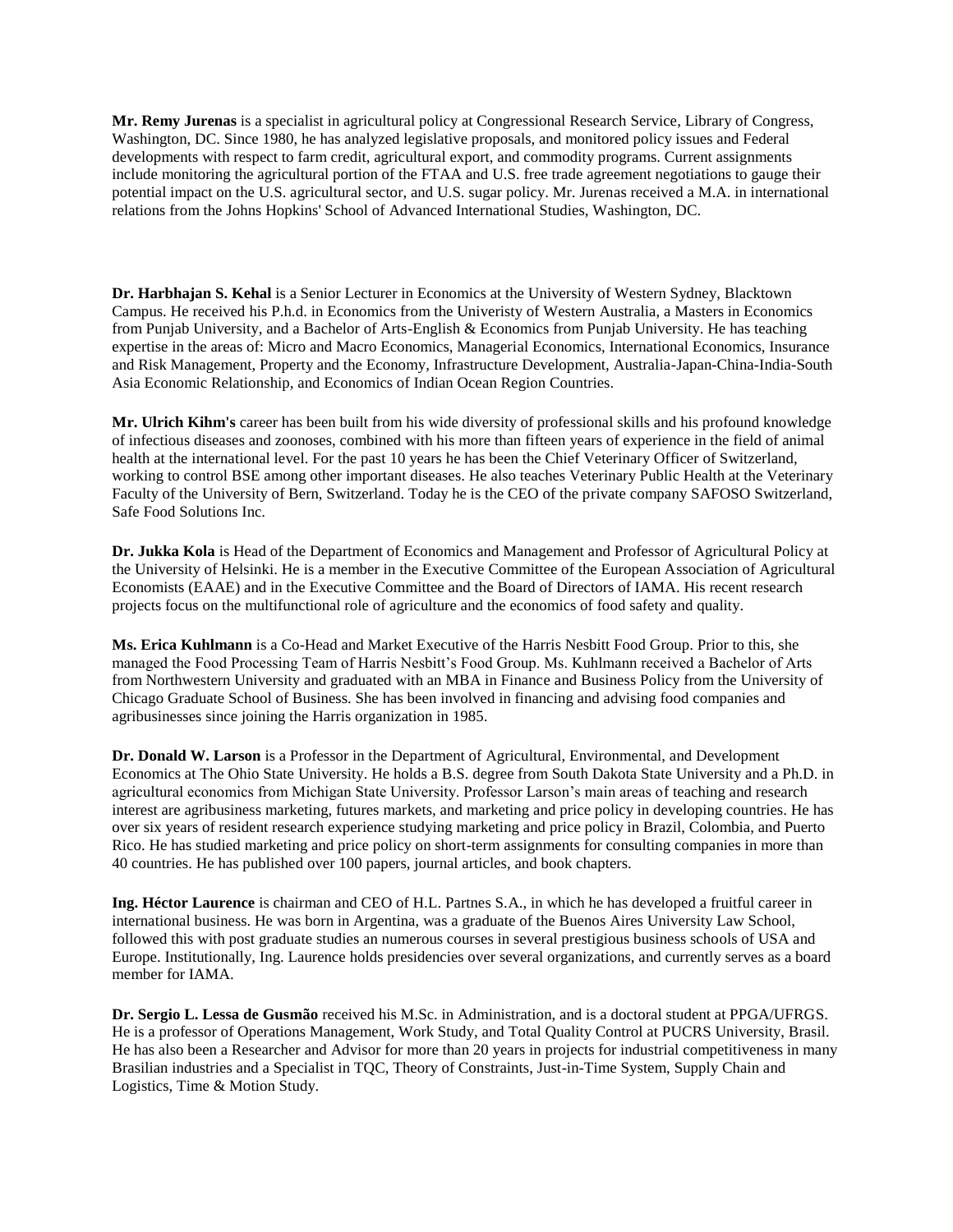**Dr. Carmen Lopez Reyna** was awarded a PhD by University of Parma, Italy. Also, studies in The Food System at Universidad Católica del Sacro, Italy, and in Agric. Markets and Economics at University of Florence, Italy. She created the Diploma in Agribusiness and Master Programs at Colegio de Postgraduados de Ciencias Agrícolas de México, where she currently works as a professor and executive coordinator of the Master of Agribusiness program.

**Mr. Micah Masuku** obtained the following qualifications from the University of Swaziland: Diploma in Agricultural Education, in 1987; BSc in Agriculture, in 1992. He also obtained a Masters degree in Agricultural Economics from The Ohio State University in the USA, in 1997. He has worked for the Ministry of Agriculture and Cooperatives, as an extension officer, the Manzini Industrial Training Centre as an agricultural instructor, the Nhlangano Agricultural Skills Training Centre as an agricultural coordinator, and the University of Swaziland as a teaching assistant and subsequently a lecturer. Micah is currently a PhD student in Agricultural Economics at the University of Pretoria in South Africa.

**Dr. Rita Gunther McGrath** is an Associate Professor at Columbia Business School, where she teaches courses on strategy and the innovation process. Her co-authored book, *The Entrepreneurial Mindset: Strategies for Continuously Creating Opportunity in an Age of Uncertainty* was published in October of 2000 by Harvard Business School Press and has achieved best-seller status. She publishes widely both in scholarly and practitioner outlets. Her latest Harvard Business Review article, 'Global Gamesmanship' was just published in May of 2003. McGrath's consulting and teaching activities engage organizations all over the world, including 3M, DuPont, Nokia, IBM, the ING Group, and KONE.

**Mr. Ross McLaren** joined J Sainsbury plc, Shaw's parent company, in 1967 as a Trainee Meat Buyer having gained a degree in Agriculture and Animal Husbandry from Aberdeen University. He worked in Buying Departments and headed up Dairy, Frozen Food and Produce. He was appointed Departmental Director in 1983, responsible for a Major Trading Division, as well as serving on the Board of Sainsbury's Hypermarket Subsidiary Savacentre. Later, he was appointed Vice President Procurement in Shaw's , then Managing Director of Homebase, the Sainsbury's D.I.Y. (Do It Yourself) subsidiary. He returned to the United States as President & C.E.O. of Shaw's Supermarkets, Inc. in August 1998. In 2000, Ross was appointed President of IAMA. Ross officially retired from Shaw's Supermarkets in the Fall of 2002.

**Mr. Maxwell Mutema** is finishing a PhD in Agricultural and Food Eonomics in the Department of Agricultural and Food Economics of The University of Reading. Prior to joining Reading, he obtained an MBA in Agricultural and Food Industries from The Royal Agricultural College, Cirencester, England. His first degree is BSc. Agriculture Honours. He has held several senior managerial positions in the agribusiness sector, both in the private and public sectors.

**Dr. Marcos Fava Neves** is a professor of marketing and strategy at FEARP Business School, University of Sao Paulo, BRAZIL. Researcher of PENSA Agribusiness Program and member of the International Board of IAMA. Has research and consultancy in agribusiness companies in the field of marketing planning, marketing channels and organizational architecture.

**Dr. John P. Nichols** is Professor, Associate Head, and Director of Research in the Department of Agricultural Economics at Texas A&M University, Director of TAMU's Center for Consumer and Food Marketing Issues, has advisory and administrative roles in the Texas Agricultural Experiment Station, and teaches classes in agribusiness, and food marketing and policy. Dr. Nichols has supervised agricultural education programs in Russia and Armenia. Other research includes analyses of market development strategies, and evaluation of commodity promotion programs. A founding member of IAMA, Dr. Nichols has served on its Board since 1996 and chaired planning committees for the 1996 and 1999 (Derek, check the year) Forums. Dr. Nichols has also served on the Executive Committee, and chaired the Finance and Audit Committee and the Task Group on Education and Knowledge Transfer.

**Dr. Onno Omta** obtained an MSc in Biochemistry and a PhD in Management and Organisation at the University of Groningen, the Netherlands. He held a number of management and research functions in different universities and research institutes. Since 2000 he is full professor in Business Administration at Wageningen University and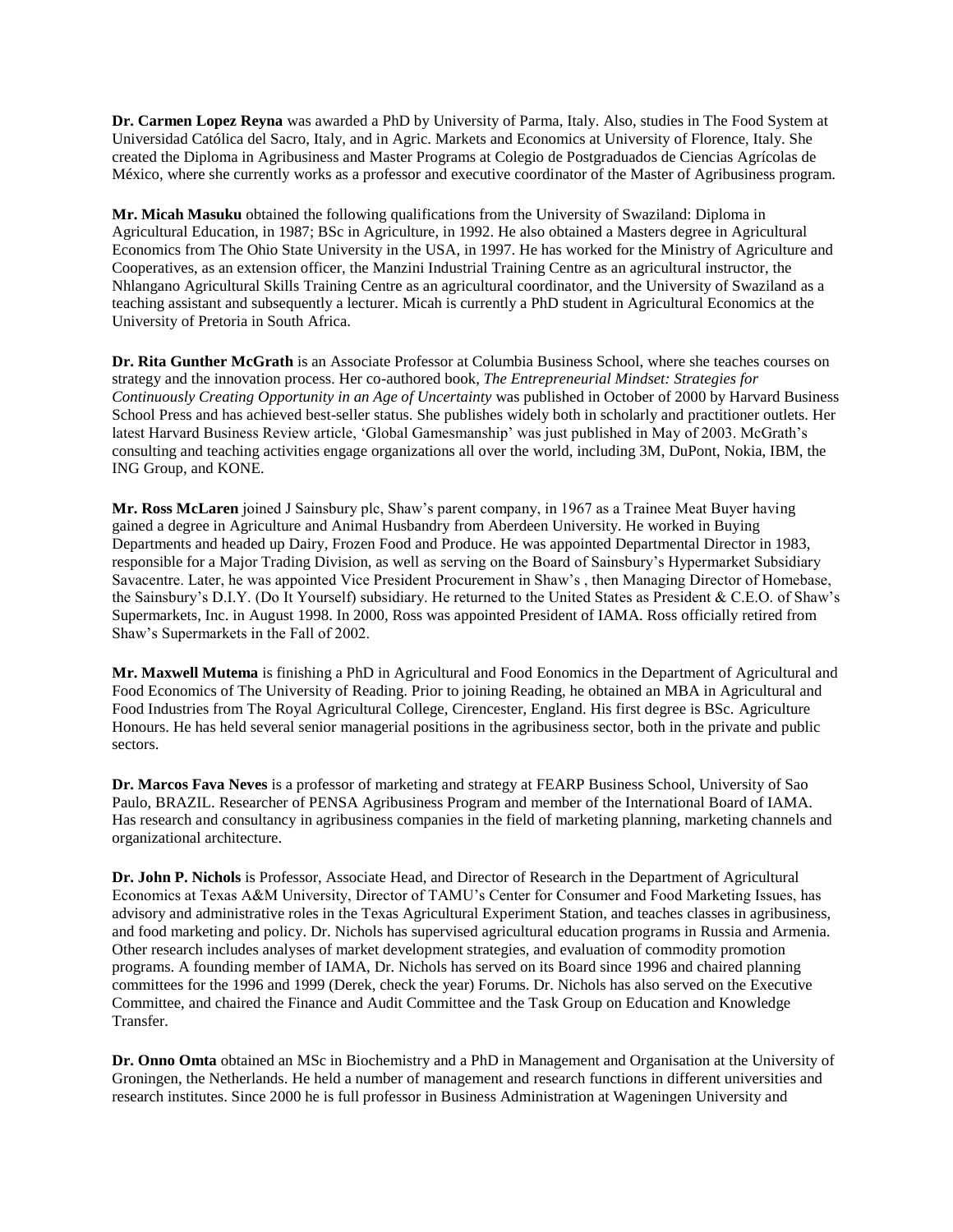Research Centre in the Netherlands. He is the Editor-in-Chief of the Journal on Chain and Network Science. He has written a book and a number of articles on innovation management in chains and networks in leading academic and management journals.

**Mrs. Victoria M. Onegina** is Associate Professor and Doctorant at the Department of Finance and Accounting at Kharkiv State Technical University of Agriculture (Ukraine), where she has taught and conducted research since1997. She earned her scientific degree of Candidate of Economic Science (Economics) from the Kharkiv National University named by V. Karazin in 1997. In 1999 she was a participant of Faculty Exchange Program supported by USDA and Visiting Professor at the University of Nebraska (Lincoln). Victoria M. Onegina is author of numerous research publications, journal articles and two books.

**Ing. Hector Ordoñez C.V.** is an Agronomic Engineer from Buenos Aires University, Argentina; Social Psychologist, PEPPSEPR, Buenos Aires Argentina; Master International Business, Ecole Nationale des Pontes et Chausses, Paris, France. His professional education and training is focused on technology (Agricultural Engineer), on organisations (Social Psychologist) and on business (International MBA). He is also First Vice President and founder of IAMA Chapter Argentina.

**Dr. Bernardo Manuel Pacheco de Carvalho** has a Ph. D. in Applied Economics from the University of Minnesota and a M. Sc. in Agricultural Economics and Agricultural Engineer from the University of S. Paulo. He is an Associate Professor at the University of Lisbon and a Technical and Economic Consultant for several agri-business companies and institutions.

**Dr. Luz E. Padilla-Bernal** is a research Professor at the Unidad Académica de Contaduría Administración-Universidad Autónoma de Zacatecas (México). She received her Ph.D. at Colorado State University, her M.S. at Colegio de Postgraduados (México), and her MBA at ITESM (México). Her fields of interest include: Agricultural Marketing and Prices, Agribusiness Management and Finance. Her most recent studies focus on international trade between México and the U.S.

**Dr. Hernán R. Palau** is an Agricultural Engineer at Catholic University of Agentina. Mr. Palau has technical skills focused on quality management assurance; organization skills as Manager in Agriculture and Stockbreeding in Productive Farms, and as Coordinator of several teaching, research and extension programs in the Food and Agribusiness Area with the New Institutional Economics and Marketing theoretical framework. Now he is working in Business Strategy and Public Policies in Competitiveness of Argentine Olive Oil and Argentine Beef in the light of New Institutional Economics, as a way to study Chains, Networks and Agents in Economics.

**Mrs. Olga Panteleeva** is an Associate Professor in Agricultural Economy, Department of Economy and Management of Technical Service, at Kostroma, Russia. Her current research focuses on sustainable development of rural area as a part of regional economy. She currently teaches agricultural economy and marketing classes at Kostroma State Agricultural Academy.

## **Mr. Armando Parades Arroyo Loza**

**Mr. Darcy Pawlik** is currently a first year Master's of Science student in the department of Applied Microbiology and Food Sciences at the University of Saskatchewan. Darcy's focus is on plant pathology and biotechnology. He completed his Bachelor of Sciences degree in Agriculture in May 2002 at the Uioniversity of Saskatchewan with a major in Plant Sciences and Biotechnology.

**Mr. Robert A. Peiser** has restored profitability to or otherwise created value in a large number of troubled companies in a variety of industries, including food processing, airlines, retailing, distribution, computer services and telecommunications. Currently, he is president and ceo of Imperial Sugar Company, a \$1 billion, Houstonbased, recently restructured, refiner and marketer of sugar products to retail and industrial customers. He has also served on numerous corporate and civic Boards, including those of companies emerging from Chapter 11. He received a Bachelor's Degree in economics from the University of Pennsylvania and a MBA from Harvard University.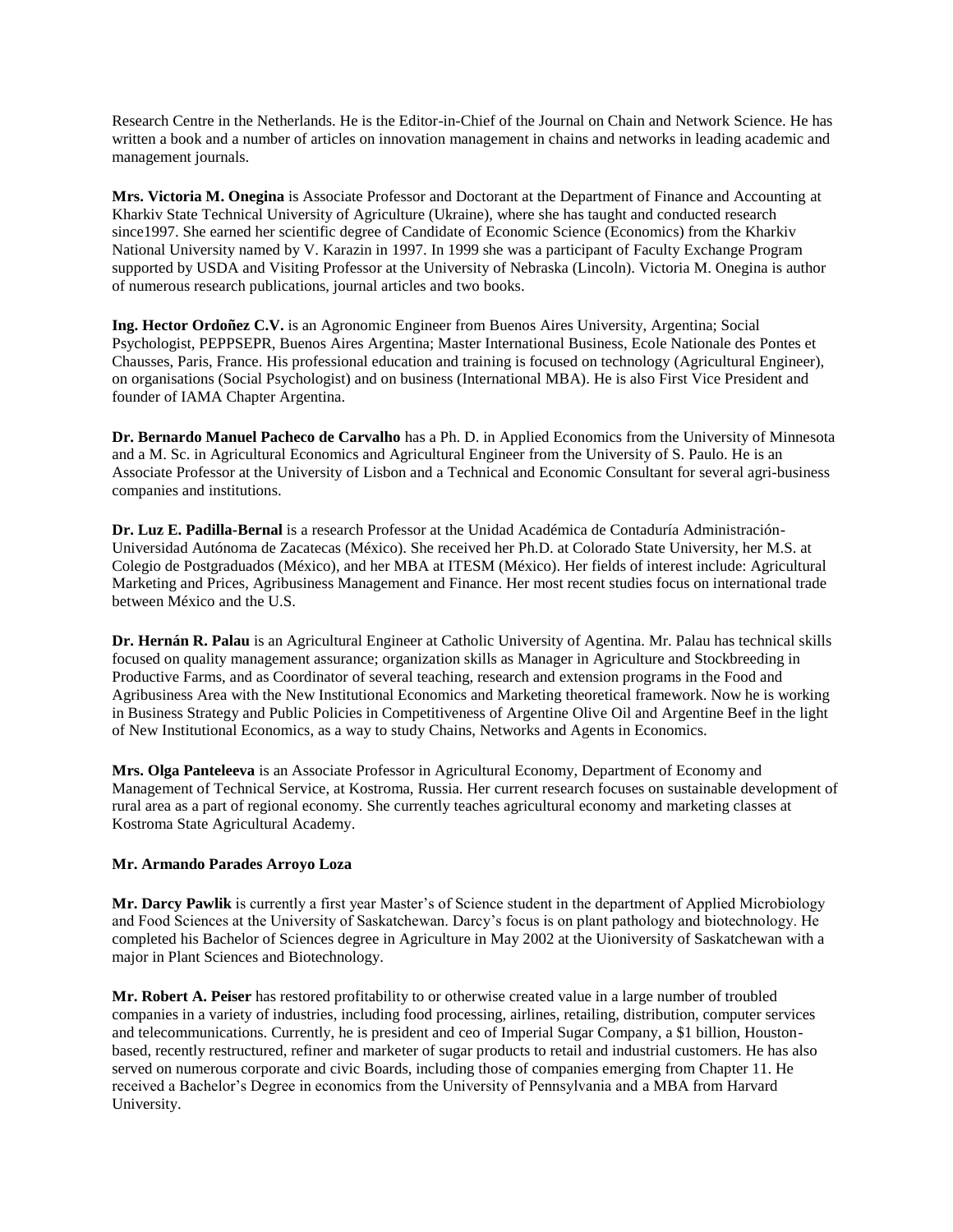**Dr. H. Christopher (Chris) Peterson** is the Homer Nowlin Chair of Consumer-Responsive Agriculture and professor of Agricultural Economics at Michigan State University. Dr. Peterson's mission as the Nowlin Chair is to provide research, teaching, and outreach leadership to university and industry efforts focused on the development and marketing of differentiated, consumer-oriented products based on agricultural goods. In early 2003, he was named Co-Director of the new MSU Product Center for Agriculture and Natural Resources. The Center will focus on assisting agricultural, food, and natural resource firms in the development of new markets, products, and associated supply chain relationships.

**Mr. Arsen Poghosyan** was born April 11, 1978 in Yerevan, Armenia. His education includes:1985-1995 Secondary school # 19, Yerevan, Armenia; 1995-1999 Bachelor's degree, department of Agricultural Economics, Armenian Agricultural Academy; 1999-2002 Master's degree, department of Agricultural Economics, Texas A&M University; 2002-present: PhD, Agribusiness and Management department, Armenian Agricultural Academy.

**Ms. Tara Procyshyn** is currently in her first year of studies pursuing a Master's of Science in the department of Interdisciplinary Studies at the University of Saskatchewan. Tara's focus is on knowledge flows, clustering and innovation primarily within Saskatoon's agricultural biotechnology sector. Tara completed her Bachelor of Commerce degree in May 2002 at the University of Saskatchewan with a double major in Marketing and Biotechnology Management.

**Dr. Ruth Rama** is Senior Researcher of the Institute of Economics and Geography at the Spanish Council for Scientific Research (CSIC- Madrid) since 1988. Before coming to CSIC she was a consultant for the Centre on Transnational Corporations of the United Nations (N.Y.), the OECD and FAO. She has jouranal publications in the area of food and beverage multinationals, innovation in the food industry and effects of industrial diversification on performance. Her book *Investing in Food* was published by the OCED. She is a member of the Editorial Board of the *International Journal of Entrepreneurship and Innovation Management*. She is currently preparing a book on *Multinational Agribusinesses* for Haworth Press (US).

**Dr. Hervé Remaud** received his Ph.D. in 2002. He is currently an Associate professor at Perpignan University and an Associate researcher at MOISA Research lab. – National Institut for Agronomic Research. H. Remaud works on the links between strategy and financial performance in the case of the agro-food SMEs.

**Dr. Ashley Wood Renck** is an Assistant Professor at Texas A&M University-Commerce and has a joint appointment with the Texas Agricultural Experiment Station. She received her Ph.D. in agricultural economics from Mississippi State University. Her research interests include market solutions to environmental problems and agricultural policy.

**Mr. Jean Philippe Palma Révillion** graduated in (1989) as an agronomist at the Universidade Federal do Rio Grande do Sul - UFRGS. He graduated (1991) as enologist at ENSAM – France. He also received a Master degree (1995 and 1999) in Food Microbiology and Agribusiness, respectively, at UFRGS. He is a professor at the Food Institute - UFRGS. and a PhD student in Agribusiness - UFRGS.

**Mr. Frederick R. Ruiz** has nearly 40 years experience in the food processing industry. He and his father, Louis, founded Ruiz Foods in 1964. Ruiz received the 1983 United States Small Business Persons of the Year Award and the 1992 National Entrepreneurial Success Award. As a result, Ruiz was inducted into the United States Small Business Administration's Hall of Fame. He has several business and community affiliations, including board of directors positions in the California Chamber of Commerce, McClatchy Company, Gottschalks, Inc., Vertisys and the Hispanic College Fund, Inc. He also ranks with the University of California Merced as a member of the Board of Trustees. At California State University, Fresno, he is on the President's Advisory Board and also Advisor and Founding Member of the Institute for Family Business.

**Dr. Carlo Russo** is currently Researcher at the Department *Economia e Territorio* at the University of Cassino, Italy. He took a PhD in Agricultural Economics from the University of Naples and a Master from Michigan State University. The main research interests are: agricultural cooperatives, agricultural finance, imperfect competition.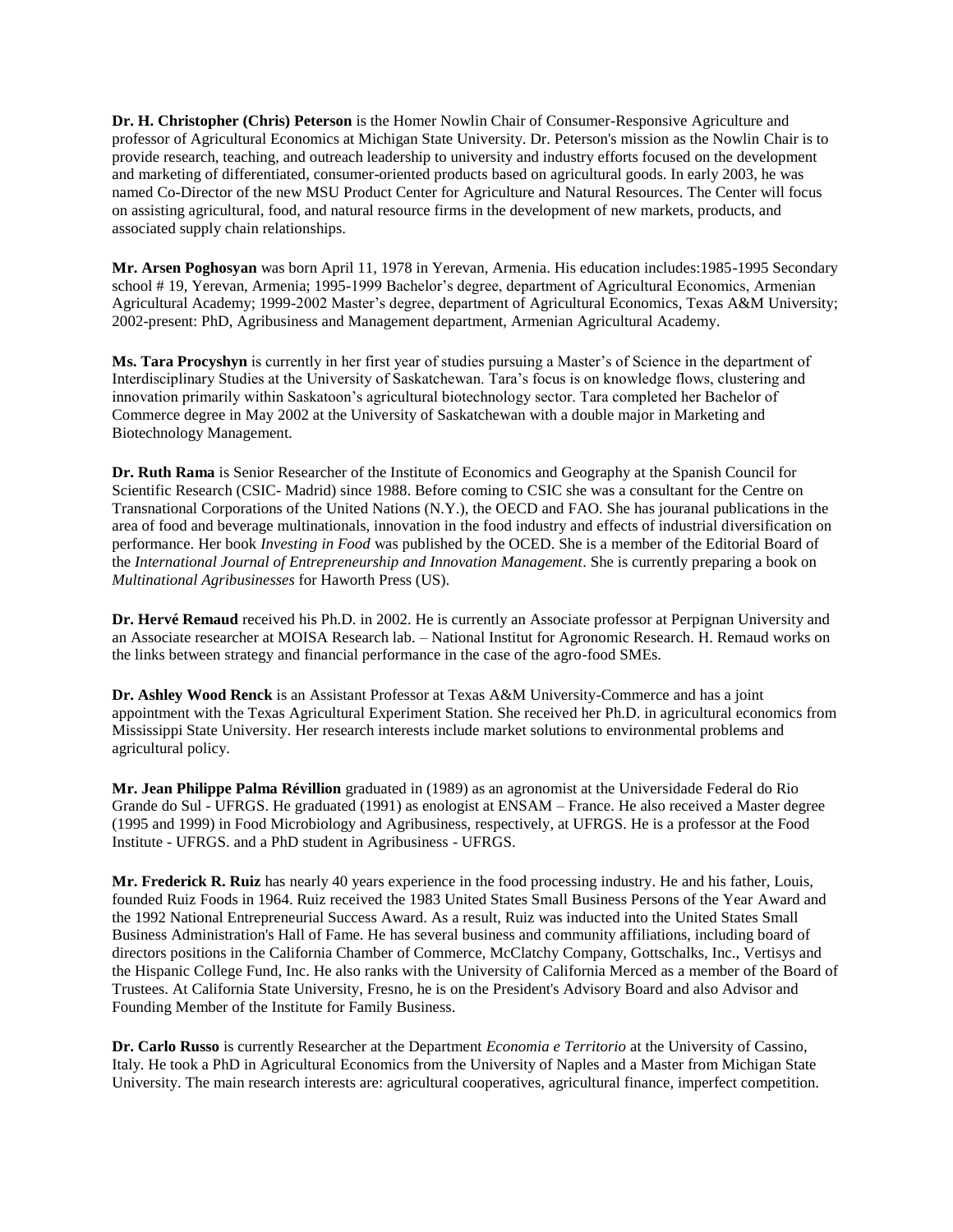**Mr. Paul Ryan** is the Senior Director, SQF Program, Food Marketing Institute (FMI) based in Washington DC. With over 30 years experience developing and implementing food safety and OA initiatives, Mr. Ryan designed and developed the SQF Program, a third party audited and certified HACCP quality system for the food industry. The SQF Program has been successfully implemented in Europe, Asia Pacific and the USA. The FMI has recently taken over the ownership of the SQF Program. Mr. Ryan holds a Bachelor of Applied Science - Health Science with Major studies in Food Science & Technology.

**Dr. Maria Sylvia Macchione Saes** received a Doctor's degree in Science Economics at University of Sao Paulo. She is a Coordinator of the Economic Program at Fecap (School of Trade Alvares Penteado) and a Professor at University of Sao Paulo and Researcher at Pensa (Agribusiness Program). Her books include The Economic Racionality of Regulation in the Brazilian Coffe and Market and The Coffee Agribusiness in Brazil.

**Dr. G. Edward Schuh** is currently a Regents Professor, Orville and Jane Freeman Professor in International Trade and Investment Policy, Director of the Freeman Center for International Economic Policy and Coordinator of the International Fellowship Programs at the University of Minnesota, where he teaches four courses in the Humphrey Institute's graduate program. To name a few of Schuh's accomplishments, he has authored or co-authored six books, has edited an additional six books, and has over 150 technical and scientific papers to his credit. Also, he has chaired the Board for International Food and Agricultural Development, and has co-chaired the U.S. Food Security Advisory Committee.

**Dr. Jerome Siebert** is Extension Economist Emeritus in the Department of Agricultural and Resource Economics at the University of California, Berkeley and Associate Director for Agribusiness Issues in the University of California Agricultural Issues Center. Since receiving his Ph.D. in 1964, he has been a U.S. Army Officer in Vietnam, worked U.S. Department of Agriculture, and worked in several countries introducing Western management concepts and tools. In October 2002, he was named as the Executive Director of IAMA.

**Dr. Surendra P. Singh**, Professor of Agribusiness at Tennessee State University has thirty years of teaching and research experience. His research interests are: rural development, small and part-time farms, marketing, and micro and small business development. He is experienced in developing and conducting training programs for micro and small business development and in developing and evaluating curriculum in Agribusiness and Agricultural Economics.

**Dr. Thomas L. Sporleder** is Professor of Agribusiness in the Department of Agricultural, Environmental, and Development Economics and holds the Farm Income Enhancement Endowed Chair at The Ohio State University, Columbus, Ohio. He consults in the area of patent infringement and has been an outside director for several agribusiness corporations. He serves as Associate Editor for *AgBioForum* and also serves as President of the Agribusiness Economics and Management Section of the *American Agricultural Economics Association*. He was recently elected to the Board of Directors of IAMA.

**Dr. Eric P. Thor**, State Agricultural Mediator, specializes in global finance, Alternative Dispute Resolution, project finance, cooperatives, and trade. Thor has been involved in both research and management for a number of public and private entities, including Bank of America, Crocker National Bank, the U.S. Treasury, and the U.S. Department of Agriculture. He is a state certified mediator and is director of the Arizona Rural Mediation Service. He has supervised or participated in settlement, financial disputes, and alternative dispute settlements in over 20,000 cases. Thor helped draft the 1987 Credit Act, which set up a series of local mediation services. He also has worked internationally in over thirty countries on a wide variety of financial challenges and dispute resolutions. He is professor at Arizona State University and Royal Agricultural College in the U.K. He was chartered by Queen Elisabeth II in 1998. He has co-authored *Anatomy of American Agricultural Credit Crisis*, published by U.C. Davis in 1994. He earned his Master's degree in agricultural economics and his Ph.D. in economics at the University of California, Berkeley, California.

**Mr. Carlos Trejo-Pech** MSc worked in Mexico for Cargill Seeds and Fertilizer divisions and for Monsanto Seeds. He has studies in Farm Management at Tecnológico Simón Bolívar, Venezuela; in Administration and Finance at Universidad Panamericana (UP) Guadalajara Mexico. He also holds a double Master degree in Finance and